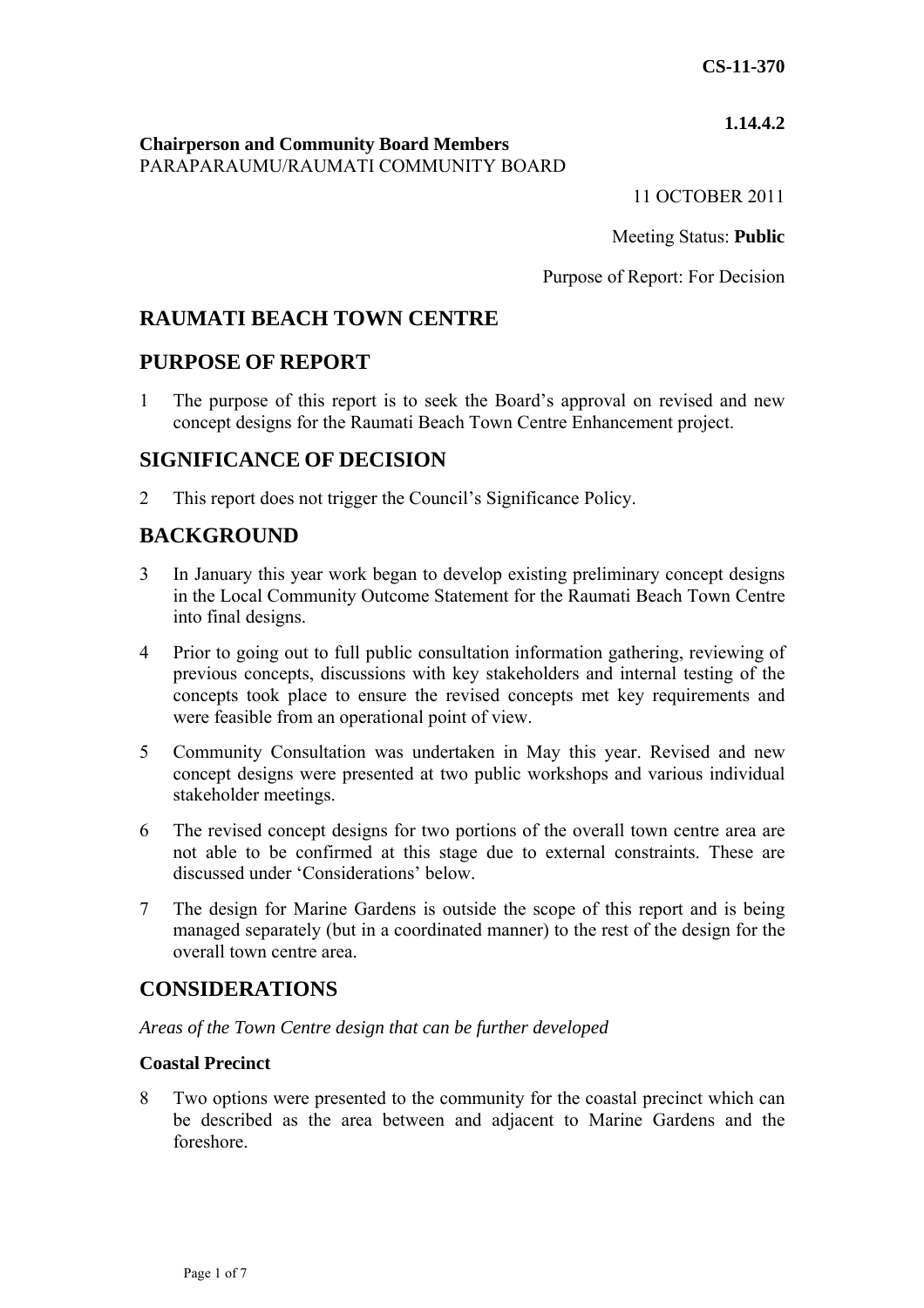#### Option One

9 This option was to discontinue Garden Road in front of the existing swimming pool building to create two separate car parking areas. This area in front of the swimming pool was shown as an open green area which could allow for cycle and walking paths across it or other uses compatible with the future use of the swimming pool building.

Option Two

- 10 The second option was to retain Garden Road as a through road in front of the pool with parallel parking. This placed more carparking to the south and created larger areas seawards to restore the beach dunes.
- 11 Key design features common to both options were retaining the boat ramp and tow tractor garaging, 'hard' edges along the Wharemauku Stream interface which is eroson and flood prone, improving the connection to Marine Gardens with a direct path behind the south end of the pool building, improving the pedestrian connection to footbridge and picnic space on the north side of the stream, and aligning car park spaces towards the west, where feasible, to provide views out to Kapiti Island.
- 12 Boat trailer provision was not included as it is envisaged the beach will continue to be used for trailer parking.
- 13 While both concepts are feasible, this report recommends that Option Two be selected as the design to develop. There was a strong community preference for this option. Feedback showed it to be three times more popular than discontinuing the road. It is noted however that this option is less pedestrian focused. It may constrain some potential future uses of the swimming pool building by reducing the area available for building / landscape interaction but this is not considered to be a significant barrier to choosing this option.

#### **Hillcrest Road / Goldsborough Avenue and Raumati Road Intersection**

- 14 The revised concept design is consistent with previous concept designs and proposed a roundabout at this intersection. There was little feedback received about this area. The design is straightforward and no new information was presented.
- 15 This intersection is the back entrance to Kapiti College and the Technology Centre down Hillcrest Road and, as such, is regularly used by buses and school traffic. There has been one reported road accident within the past five years just to the west of this intersection in which a westbound U-turning vehicle was hit by another westbound vehicle. It is considered that the Hillcrest Road intersection is used by some drivers as an alternative to the more dangerous Matai Road / Raumati Road intersection, and that a roundabout will increase the safety of this intersection, particularly for right turn movements.
- 16 The revised concept design for this intersection allows for a centralised four way single lane roundabout, with the current intersection with Goldsborough and Raumati Road being removed. It includes footpaths on both sides along Raumati Road, with the southern side path being widened at Hillcrest Road as the start of the shared off road walkway/cycleway running westwards to the primary school.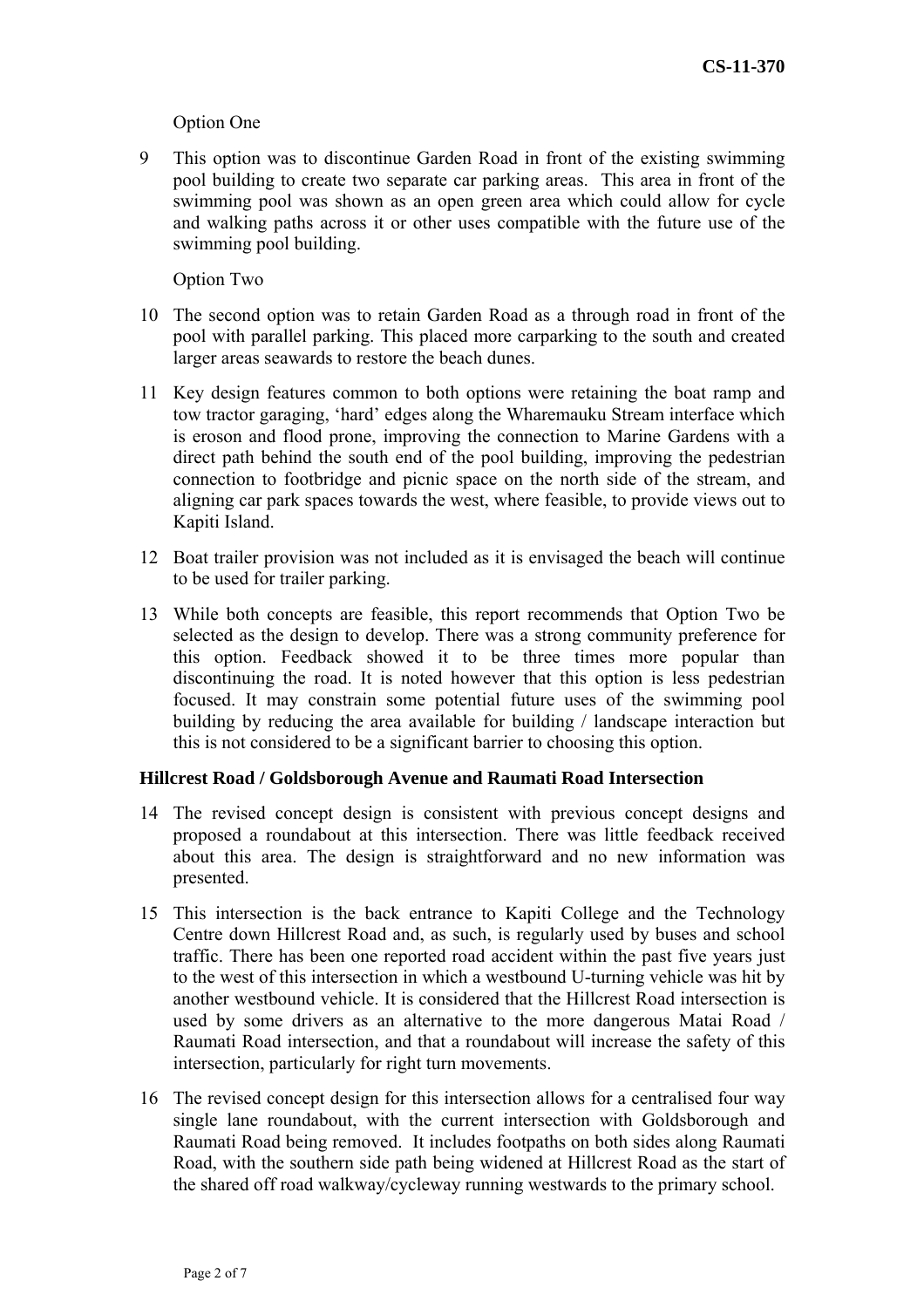- 17 The roundabout will also act as a 'gateway' or threshold into Raumati Beach. To slow vehicles approaching the town centre, the roundabout will provide more deflection for westbound traffic, ie vehicles must deviate moderately from a straight line to go from one side of the roundabout to the other.
- 18 The large pine tree located near the centre of the current grassed triangular area on the north side will require removal for this design to be constructed. Council officers are not aware of any particular sigfincance of this tree. Tree planting and landscaping of the remaining open space portions of this area are included in the design.

#### **Kowhai Grove Shared Path**

- 19 A shared path delineated by bollards was included as a new concept for consultation. This path provides a formalised alternative route around the retail precinct for cyclists and pedestrians between the northern (Paraparaumu Beach) side of the town centre and the eastern part of the town centre containing Weka Park and the primary and secondary school areas.
- 20 The concept for the path is for it to be low key so as not to change the character of Kowhai Grove which is a narrow, dead end road with a grass berm on one side but no footpath. The berm edge of the road would need to be repaired and the berm reshaped to form the path along with regularly spaced, possibly lit, bollards.

#### **Marine Gardens Main Entry Gates**

- 21 Feedback over whether the community wishes to retain the Marine Gardens gates was not conclusive due to the low number of responses. The gates have no historic value, they were installed in the 1980's when the front of the gardens was revamped. Gates were required to allow authorised vehicle access as a Council depot once existed within the garden boundary.
- 22 The responses received generally indicated people felt it was important that vehicles should still be prevented from accessing the gardens and that the entrance should be made to look welcoming, making a strong inviting statement. The entrance is key landscape 'way point' as it can be viewed from some distance down Raumati Road.
- 23 It is recommended that the gates be removed as they currently restrict the bulk of pedestrian access and egress movements and, along with other improvements to the entrance associated with the stormwater upgrade, this will open up the entrance and make it more attractive. Removeable bollards or other similar features would enable access by pedestrians and authorised vehicles.

*Areas of the Town Centre where further assessment is required* 

#### **Retail Precinct**

- 24 There are several unresolved external dependencies that make it difficult to finalise a revised concept design to recommend for this area. These are:
	- retaining 15 Raumati Road for public carparking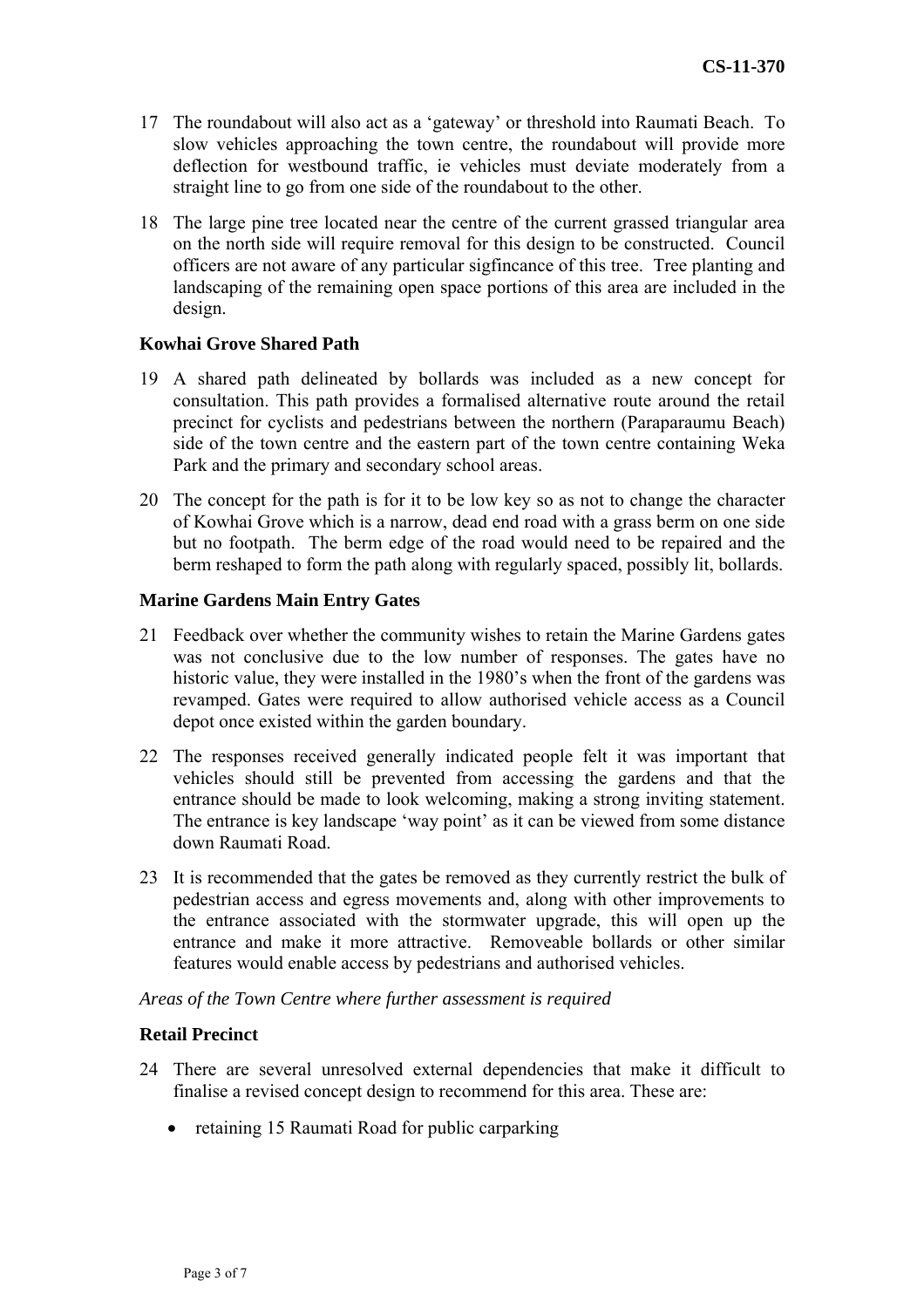- uncertainty over when the Raumati Property Holdings development (RPH) will go ahead between Margaret Road and Rosetta Road, and
- whether public access can be secured across the Village Inn property off Matatua Road.
- 25 15 Raumati Road is the vacant area of land between the Village Inn and the Raumati Dental Centre currently used for public car parking. Preliminary discussions have been held with the owner and negotiation is continuing.
- 26 If the RPH development goes ahead then a significant number of new car parks will be created on the east side of Margaret Road, at the extent of the current retail area. Although these parks are required to service the extra vehicle trips that would be generated by the development, they are likely also to be used instead of some parking which is currently provided on-road. The location of this car park and the change in vehicle and pedestrian flows it would bring about has to be considered in the context of options that are being tested for Margaret Road, such as a one way or left in / left out system.
- 27 In order to improve urban design outcomes along the north side of Raumati Road in the retail precinct it is important to limit the vehicle / pedestrian conflict points at this location. Neither of the existing owners either side of 15 Raumati Road are willing to give up their vehicle access onto Raumati Road. The Village Inn currently requires direct access onto Raumati Road for delivery and rubbish trucks to access their property. The canopy built beside the Four Square adjacent to the pub by the Matatua Road access is too low for these vehicles. Ideally, for safety reasons, these vehicles should go in through one access and out from the other, using a consistent one way system. It would also be ideal if public access to 15 Raumati Road could be formalised and then directed via the Matatua Road access point. Safe provision for right turning vehicles into and out of the access would need to be included in the design, eg right turning bay and flush median / merge lane. Discussions with the Village Inn owners are ongoing over this.

#### **Weka Road / Raumati Primary School Precinct**

- 28 The concept design with the short stay pick/up drop off carpark for parents driving their children to and from school, a 'kiss and drop' facility, is preferred by the school. The facility would cater for school traffic from the east, allowing cars to return to the east without crossing in front of the school. This would remove a significant ammount of traffic from congested zone in front of the school and around the Weka Road triangular area at peak times.
- 29 The concept would require a larger portion of the vacant land adjacent to the school. The design is on hold while land acquisition is investigated. The land is currently owned by the Ministry of Education and is going through a Crown land disposal process. There may be an opportunity for Council to enter into the process at the next hold point before the land eventually goes on the open market.
- 30 It may be that the difficulty, cost and time to acquire the portion of land required will mean that the preferred design can not be achieved. A 'Plan B' concept was discussed with the school at consultation time which could be rapidly developed. This allows for one central zebra crossing and removal of all on road car parking either side of Raumati Road in front of the school.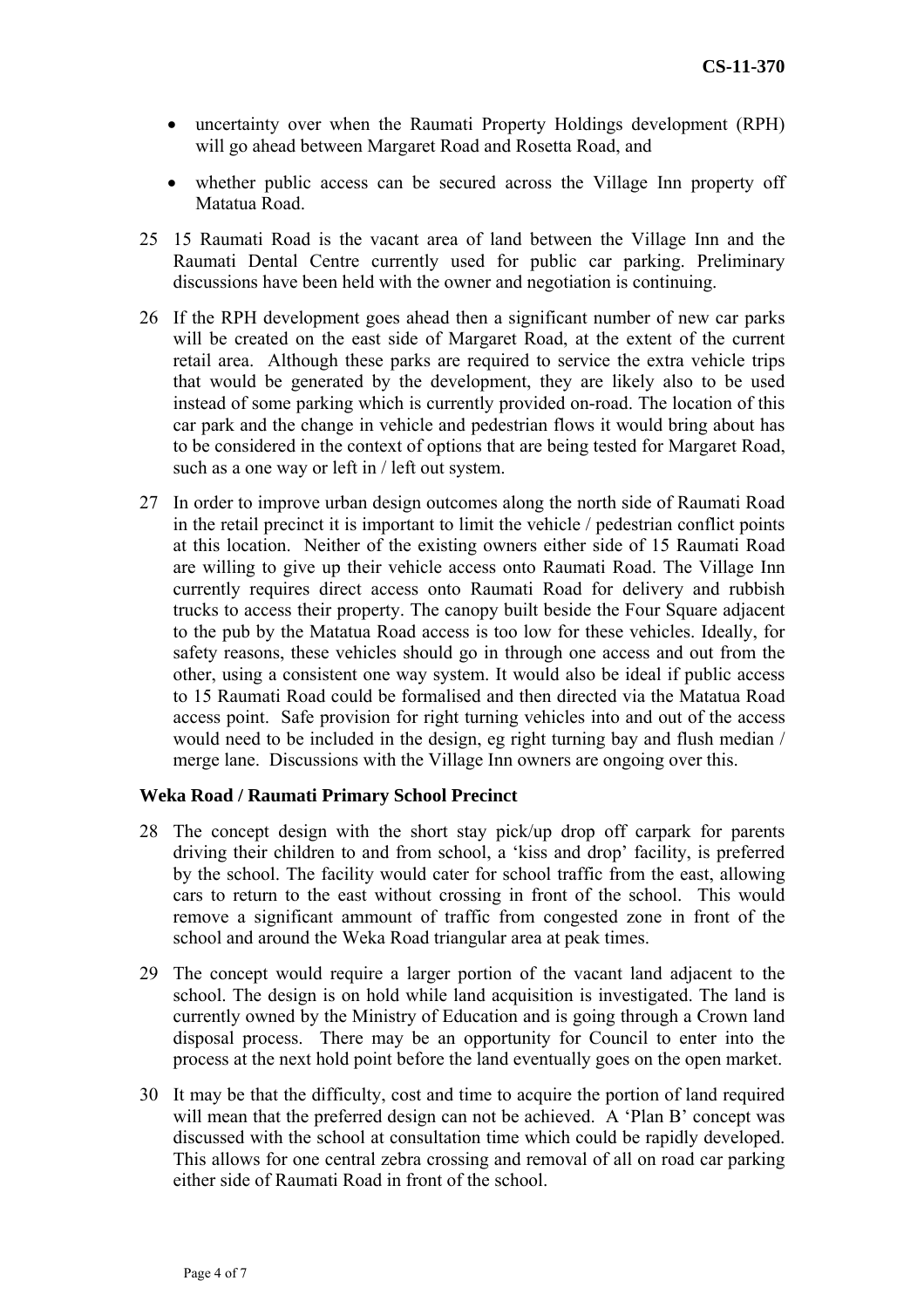## Financial Considerations

- 31 Subject to the cost of completing the Otaki Main Street upgrade approximately \$380,000 is available this financial year to undertake further design, planning and construction for the Raumati Town Centre Enhancement Project.
- 32 The intention is still to commence construction on a Stage 1 package of works before the end of the current financial year. The Stage 1 package is proposed to consist of the new zebra crossing over Raumati Road between the school and Kiwi Road (as verbally noted to the Board at recent meetings, a subsequent report will be submitted to the Board for approval of this), plus the Hillcrest Road roundabout and Kowhai Grove shared pathway. Funding from the 2012/13 Town Centre budget will be required in order to complete this package, hence the need for some of the construction to span both finanical years.
- 33 Preliminary cost estimates are currently being put together for all areas of the design not on hold.

### Legal Considerations

34 Legal advice is being sought on the feasibility, costs and risks of entering into the land disposal process on the Ministry of Education.

### Delegation

35 The Board has the delegated authority to approve the concept designs under Roading, clause 7.11:

"Authority to approve or reject officer recommendations relating to all traffic control and signage matters, in relation to existing local roads within the community board's area, except for changes to speed restrictions on local roads. (The latter power has been delegated to the Regulatory Management Committee)."

#### **Consultation**

- 36 Community consultation feedback was gathered from notes taken at the public workshops, 43 written feedback forms received during the consultation period, and notes from individual stakeholder meetings. Consultation material and the feedback forms were available on the Council website. In addition, the old Bernina shop in Margaret Road was staffed for a one week period around the time of the workshops for the general public to browse and ask questions. Following this, the material was displayed in the Paraparaumu library, with the official consultation period held over a three week period.
- 37 The recommendations in this report follow collation and analysis of the community feedback, consideration of recommendations from the design consultancy consortium and a series of internal meetings to review and discuss what changes should be made to the concepts.
- 38 A Community Report back is planned for November this year to inform the community of the project progress. The exact form of this has not been determined.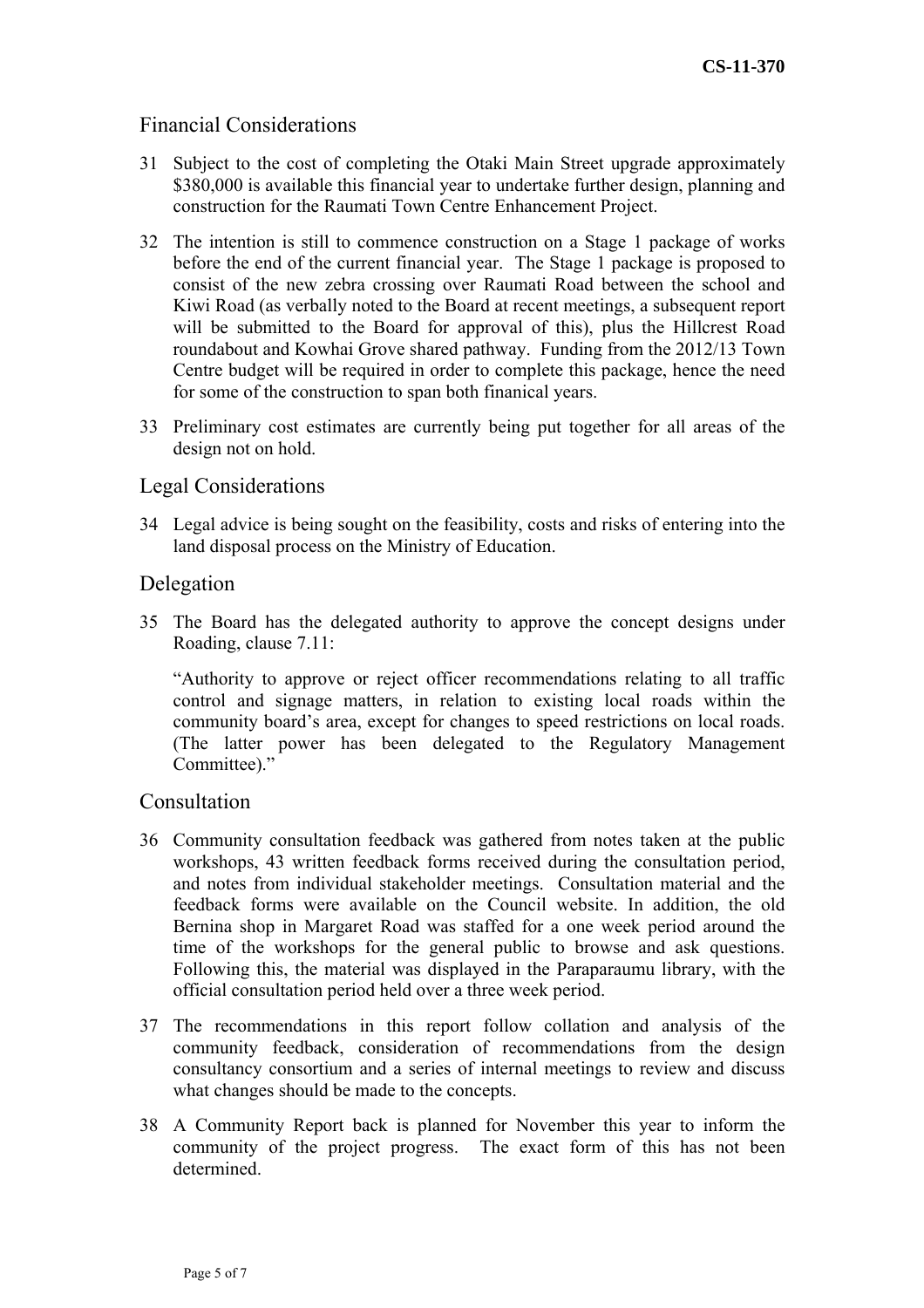## Policy Implications

39 There are no policy implications.

## Tāngata Whenua Considerations

- 40 Te Ati Awa have been consulted as one of the key stakeholders. They have no particular concerns or special areas of interest within the project and recognise that the concerns of the directly affected stakeholders should be of prime importance.
- 41 There is a possibility that iwi could become involved via the Office of Treaty Settlements process at the next stage of the Crown land disposal process for the Ministry of Education land.

### Publicity Considerations

- 42 The project page on the Council web site will be updated following any decisions following from this report.
- 43 A newspaper update / advertising for any report back sessions will also be required within the next two months.

## **CONCLUSION**

44 Design work for the Raumati Town Centre is progressing in most areas. Uncertainties and external dependencies have delayed further concept development/design for some areas. The intention is to start construction for a limited amount of physical works late this financial year.